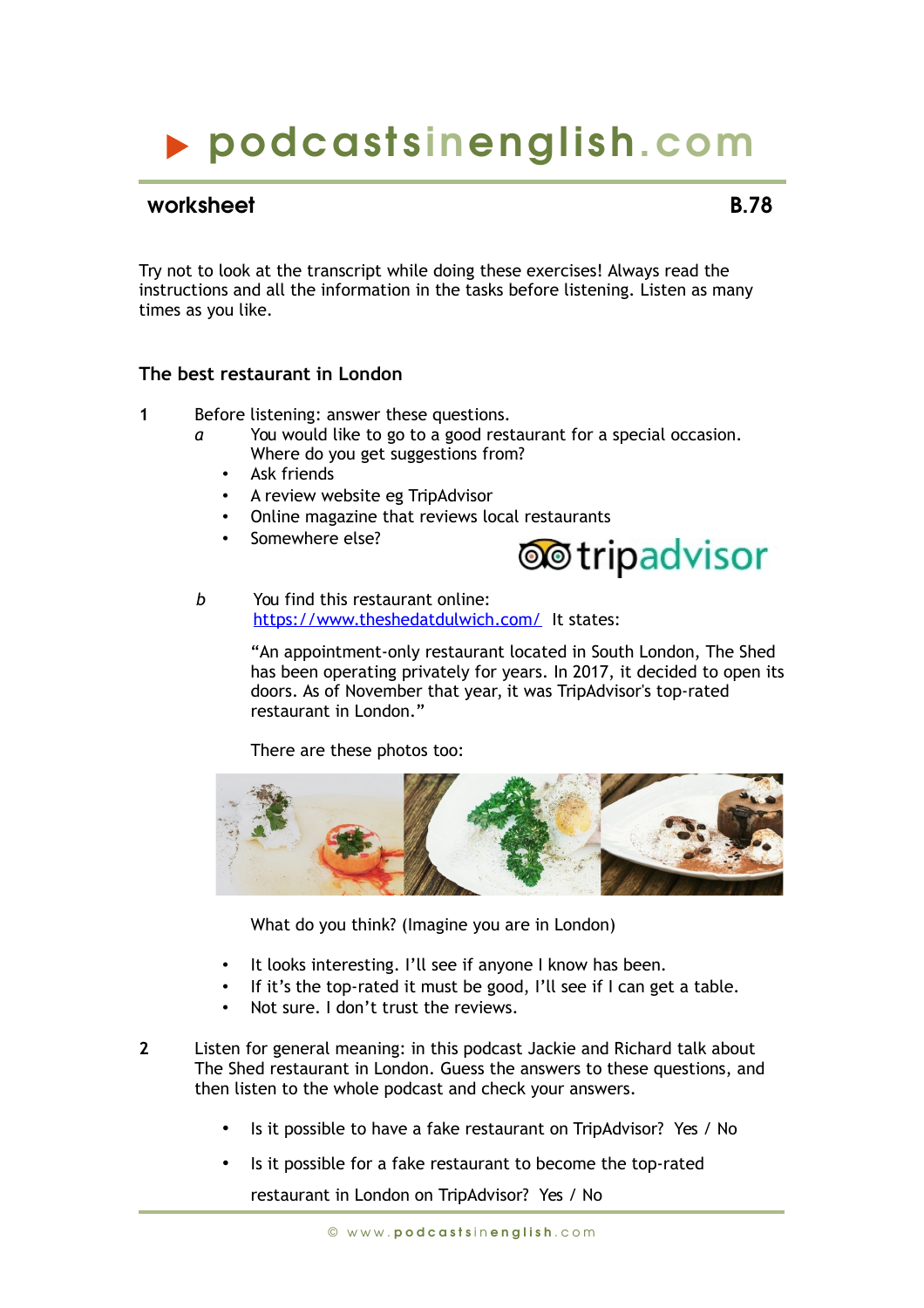# podcasts inenglish.com

**3** Listen for detail: listen again and decide if the following sentences are true (T) or false (F). Put a tick  $(V)$  in the correct column.

|   |                                                                              | F |
|---|------------------------------------------------------------------------------|---|
| a | The restaurant didn't exist                                                  |   |
| h | The 'owner' used to write reviews for real restaurants                       |   |
| C | His reviews were sometimes bad                                               |   |
| d | He wanted to fool TripAdvisor                                                |   |
| е | The Shed was named after a real shed in his garden                           |   |
| f | The food and menu were very traditional                                      |   |
| g | He cooked all the meals and took nice photos of them                         |   |
| h | The Shed became popular very quickly                                         |   |
| i | The Shed only had very good reviews                                          |   |
| j | The email from TripAdvisor told him they knew the<br>restaurant was not real |   |
| k | The 'owner' admitted it was not real                                         |   |
| I | He says that the experience is positive for business                         |   |

**4** Listen for more detail: listen once again and match the columns.

| April 2017     | When the restaurant became #1                 |
|----------------|-----------------------------------------------|
| 10             | The number of days The Shed was #1            |
| #156           | When the idea started                         |
| 6 months later | The price in £ to get the restaurant verified |
| -5             | The ranking in August                         |
| 14 days        | The number of stars all the reviewers gave    |

- **5** After listening: now do the vocabulary worksheet.
- **6** After listening: speaking. Who do you agree with? Jackie: "This is sad because it just shows how easily fooled people are." or Oobah Butler: "This is a positive experience for businesses" ?